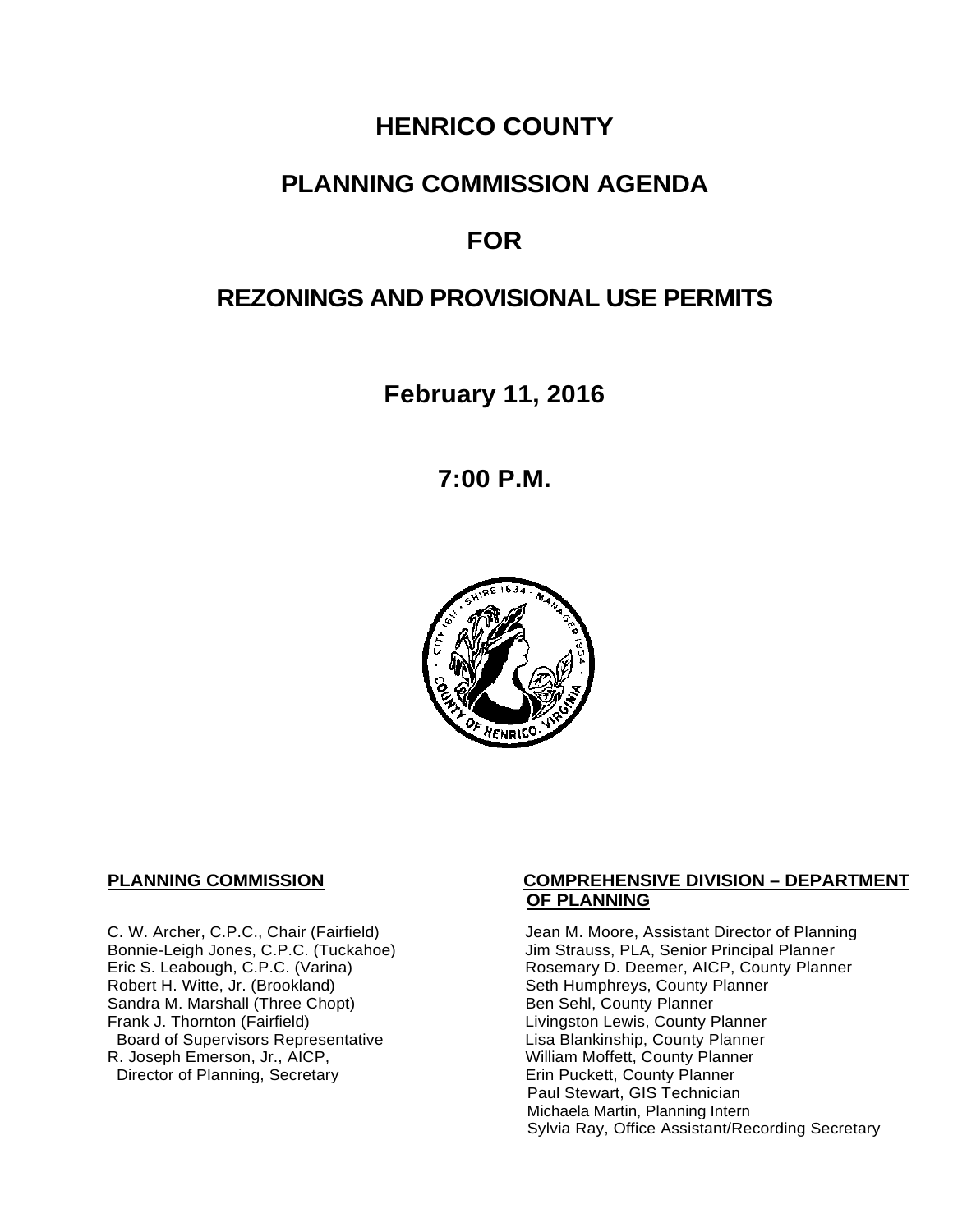#### **PLANNING COMMISSION REZONING MEETING FINAL AGENDA FEBRUARY 11, 2016**

**BEGINNING AT 5:15 P.M.** 

**DINNER AND WORK SESSION:** County Manager's Conference Room: Consultation with County Attorneys.

**BEGINNING AT 6:00 P.M.**

**CALL TO ORDER:**

PUBLIC HEARING ON CAPITAL IMPROVEMENT PROGRAM: Public Hearing to consider the FY 2016-17 through FY 2020-21 Capital Improvement Program. **Recommended for Approval**

**BEGINNING AT 7:00 P.M.**

**WELCOME:**

**PLEDGE OF ALLEGIANCE:**

**RECOGNITION OF NEWS MEDIA:**

**CALL TO ORDER:**

**REQUESTS FOR WITHDRAWALS AND DEFERRALS: (0); (1)**

**REQUESTS FOR EXPEDITED ITEMS: (0)**

**CASES TO BE HEARD: (2)**

**VARINA:** None.

**FAIRFIELD:**  None.

**February 12, 2016**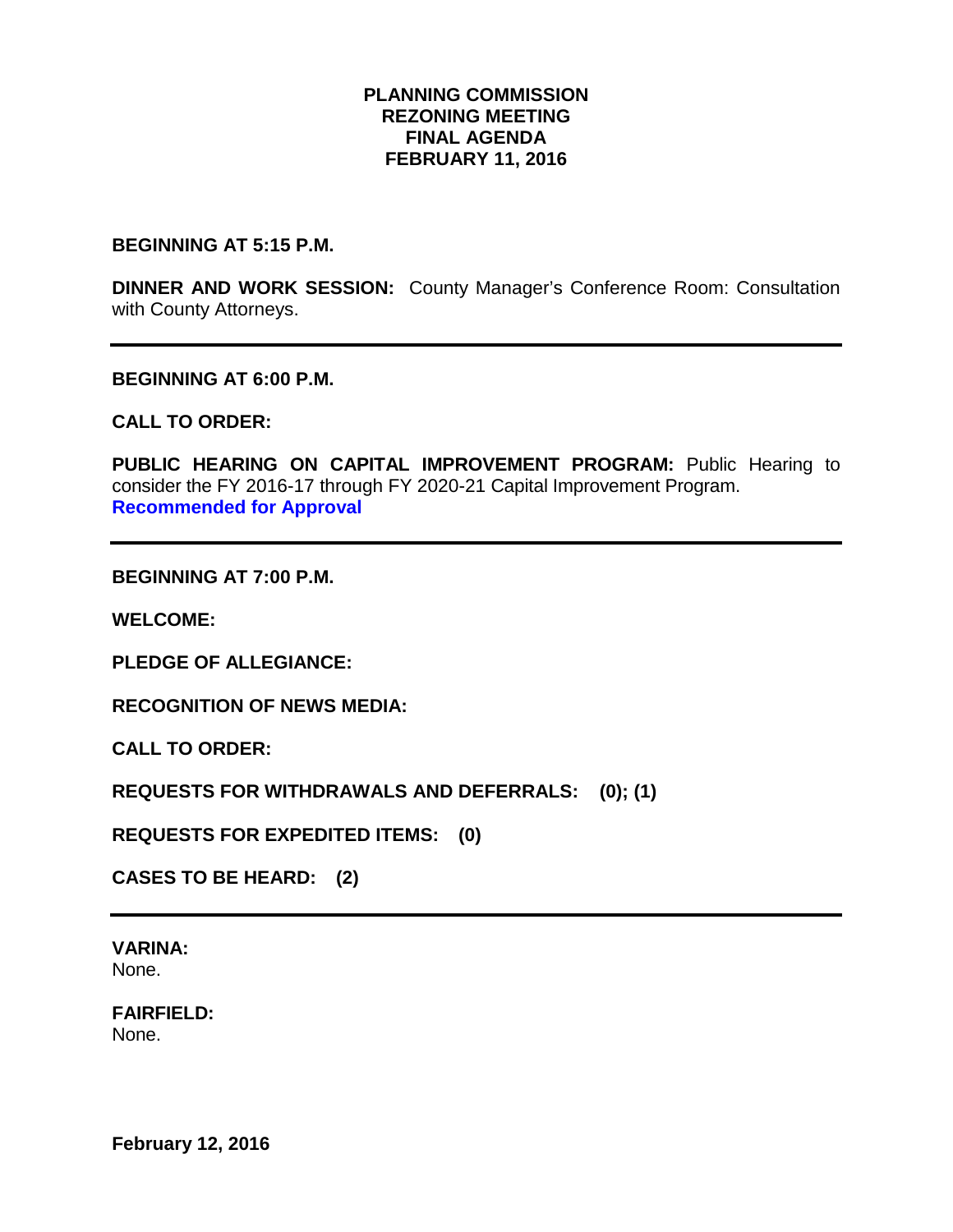#### **THREE CHOPT:**  *(Deferred from the January 14, 2016 Meeting)*

**REZ2015-00032 Ralph L. "Bill" Axselle, Jr. for HCA Health Services of Virginia, Inc.:** Request to conditionally rezone from R-3 One-Family Residence District, R-6 General Residence District, and O-3C Office District (Conditional) to O-3C Office District (Conditional) part of Parcels 761-744-2028, 761-745-3004 and 760-744-1480 containing 7.640 acres located approximately 700' west of Skipwith Road at the northern terminus of Parkline Drive. The applicant proposes a medical office building. The use will be controlled by zoning ordinance regulations and proffered conditions. The 2026 Comprehensive Plan recommends Government, Semi-Public, and Environmental Protection Area. **Staff – Ben Sehl Recommended for Approval**

**PUP2016-00002 Brian Menditto for Innsbrook Foundation:** Request for a Provisional Use Permit under Sections 24-62.2(f), 24-66(a), 24-120 and 24-122.1 of Chapter 24 of the County Code in order to continue operation of an outside concert pavilion, increase maximum attendance to 8,500 and change end time for all shows to 10:00 p.m. on part of Parcels 750-768-4593 and 751-769-0332, located at the southeast ramp of I-295 approximately 750' northeast of Nuckols Road. The existing zoning is M-1C Light Industrial District (Conditional). The 2026 Comprehensive Plan recommends Urban Mixed-Use. **Staff – Ben Sehl**

### **Recommended for Approval**

**REZ2016-00001 Andrew M. Condlin for Windsor Enterprises Corp.:** Request to conditionally rezone from A-1 Agricultural District and R-2AC One-Family Residence District (Conditional) to R-2AC One-Family Residence District (Conditional) Parcels 741- 771-6359, -3734, -2432, and part of Parcels 740-771-9736, 741-772-9212, -5941, -4776, and -0892 containing 25.37 acres located at the terminus of Ellis Meadows Lane and along portions of the eastern and northern property boundaries of the Estates at Grey Oaks. The applicant proposes a maximum of 50 single-family residences. The R-2A District allows a minimum lot area of 13,500 square feet and a maximum gross density of 3.22 units per acre. The use will be controlled by proffered conditions and zoning ordinance regulations. The 2026 Comprehensive Plan recommends Suburban Residential 1, density should not exceed 2.4 units per acre and Environmental Protection Area. **Staff – Lisa Blankinship (Deferral Requested to the March 10, 2016 Meeting) Deferred to the March 10, 2016 Meeting**

## **TUCKAHOE:**

None.

## **BROOKLAND:**

None.

**RESOLUTION: SIA2015-00005 8501 Jesse Senior Drive:** Substantially In Accord with the 2026 Comprehensive Plan (Tuckahoe District). **Staff – Erin Puckett Approved**